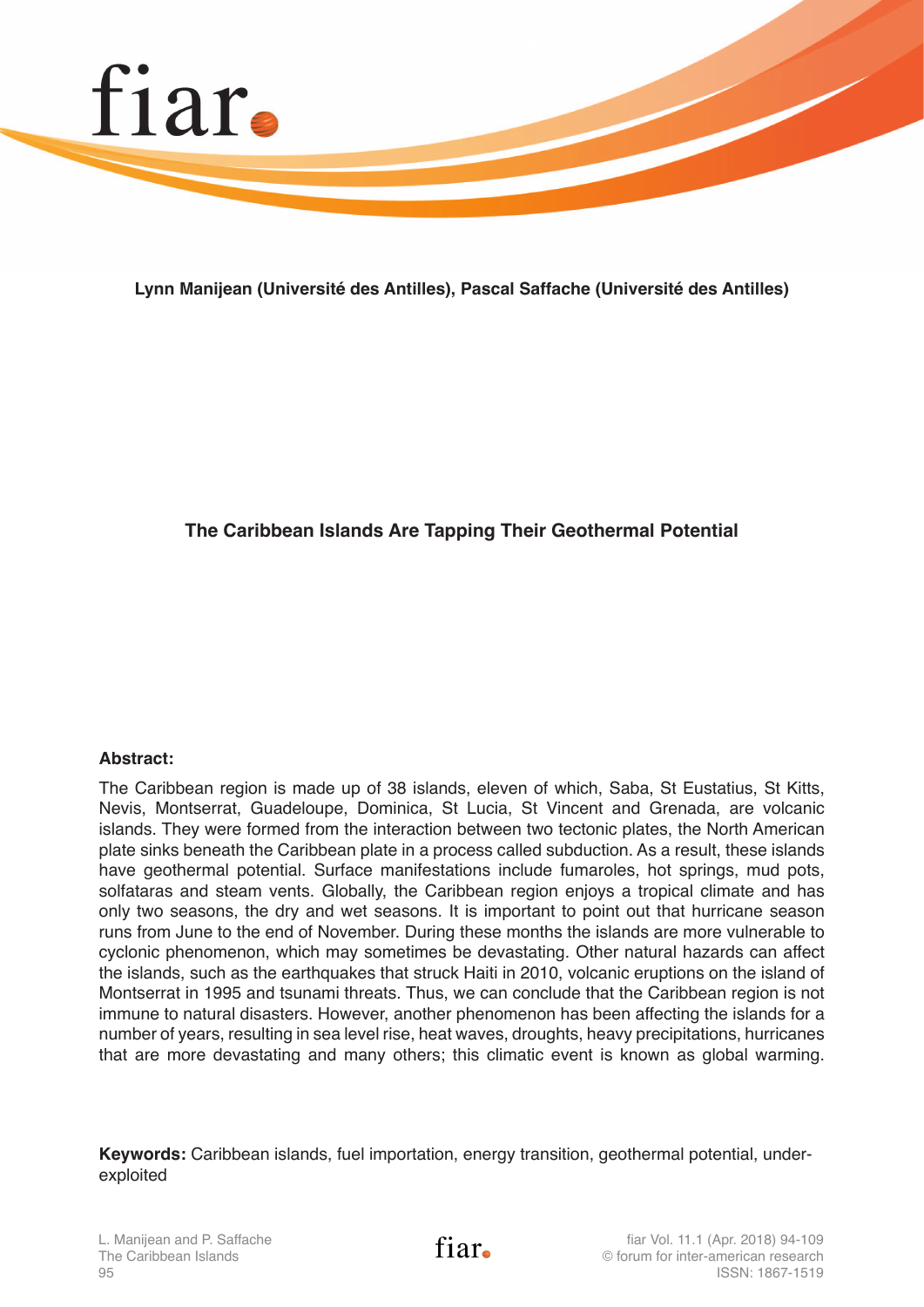## **Introduction**

Worldwide, global warming has become a major issue for humanity. The increased use of fossil fuel linked to human activities contributes to the emission of greenhouse gases in the atmosphere. Many governments have decided to turn to cleaner energy sources, commonly known as renewable energy. These energies come from natural sources, which are available, sustainable and great alternatives to fossil energy. As a result, different types of renewable energy have been aggressively developed and used. Despite this keen interest in renewable energy, only a small percentage of the world's total energy production is generated from renewable sources compared to fossil fuels. By opting for renewable energy, government leaders have embarked on the path of energy transition, with the prospect of integrating the goal of sustainable development for environmental protection. While some countries have a head start regarding energy transition, others, such as the Caribbean region, are struggling to replace diesel or fuel oil with renewable energy, which include geothermal power. Many years ago, the volcanic islands were the subject of numerous geological studies to assess their geothermal potential. Although the results obtained showed great potential, the development of geothermal energy has been a slow process, prolonging the continued use of imported fossil fuel. Firstly, we will analyze hindrances to this transition. Secondly, we will draw attention to different geothermal projects in the region.

## **Fossil Fuel Importation**

The cost of electricity in the Caribbean region is estimated to be among the highest in the world (Graphic 1), and this can be linked to the geographical location. A similar situation exists in the Pacific Ocean where the volcanic island of Hawaii also depends heavily on the import of fossil fuel [1]. Compare to other states in the USA. [2] For example, in 2014 the electricity rate was "33.43 cents per kWh" in Hawaii, whereas the electricity rate in the state of California was "15.15 cents per kWh" (EIA: US Energy Information Administration). In fact, none of the Hawaiian Islands are interconnected for, either natural gas, or by a submarine cable for electricity and it is necessary to use expensive generator systems.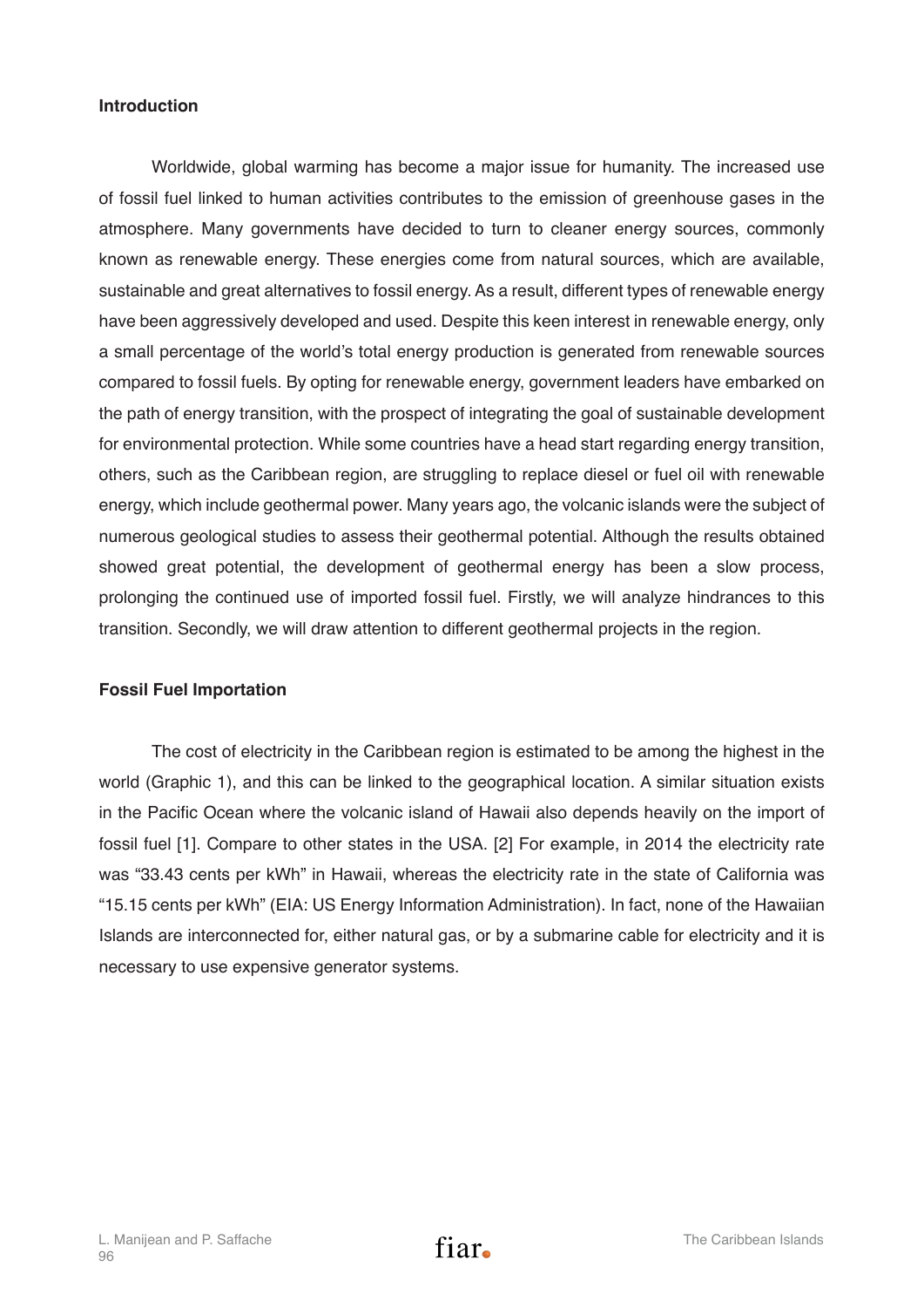#### Graphic 1



Grafic 1 Caribbean Electric Utility Services Corporation (CARILEC) Electricity Tariff Survey End of Year (December) 2014

Another reason that can be put forward is the size of their market – the smaller the market, the higher the unit cost of fuel. It is worth stressing, that on June 29th 2005, an oil alliance was launched between the Caribbean islands and Venezuela, excluding Guadeloupe and Martinique, which purchase their oil from other nations. However, as the *Caribbean Community Energy Policy - Approved 01 March 2013* points outs "The PetroCaribe Agreements provide for the importing countries to be supplied with a stipulated amount of crude and refined oil products from Venezuela at intervals through its state owned oil company Petróleos de Venezuela S. A. (PDVSA). Based on the Agreements, a percentage of the payments for oil purchases are converted into a low interest long term loan with sliding rates of interest and repayment periods depending on the price of oil" (Energy Programme 13). In other words, the fuel oil would be sold at a preferential price, meaning at a cheaper price. However, focusing their energy development on one single source of energy presents a tremendous risk for these islands. Actually, the price of oil on the international market is falling, affecting oil-producing countries, like Venezuela, from whom most of the Caribbean islands are importing, weakening the established agreement. In one report published by the American Security Project (ASP) dealing with the energy security in the Caribbean, it was said concerning Venezuela that: "Declining oil prices over the last year have significantly harmed the Venezuelan economy. A significant portion of these revenue streams come from the country's involvement in the PetroCaribe program. Venezuela's declining influence

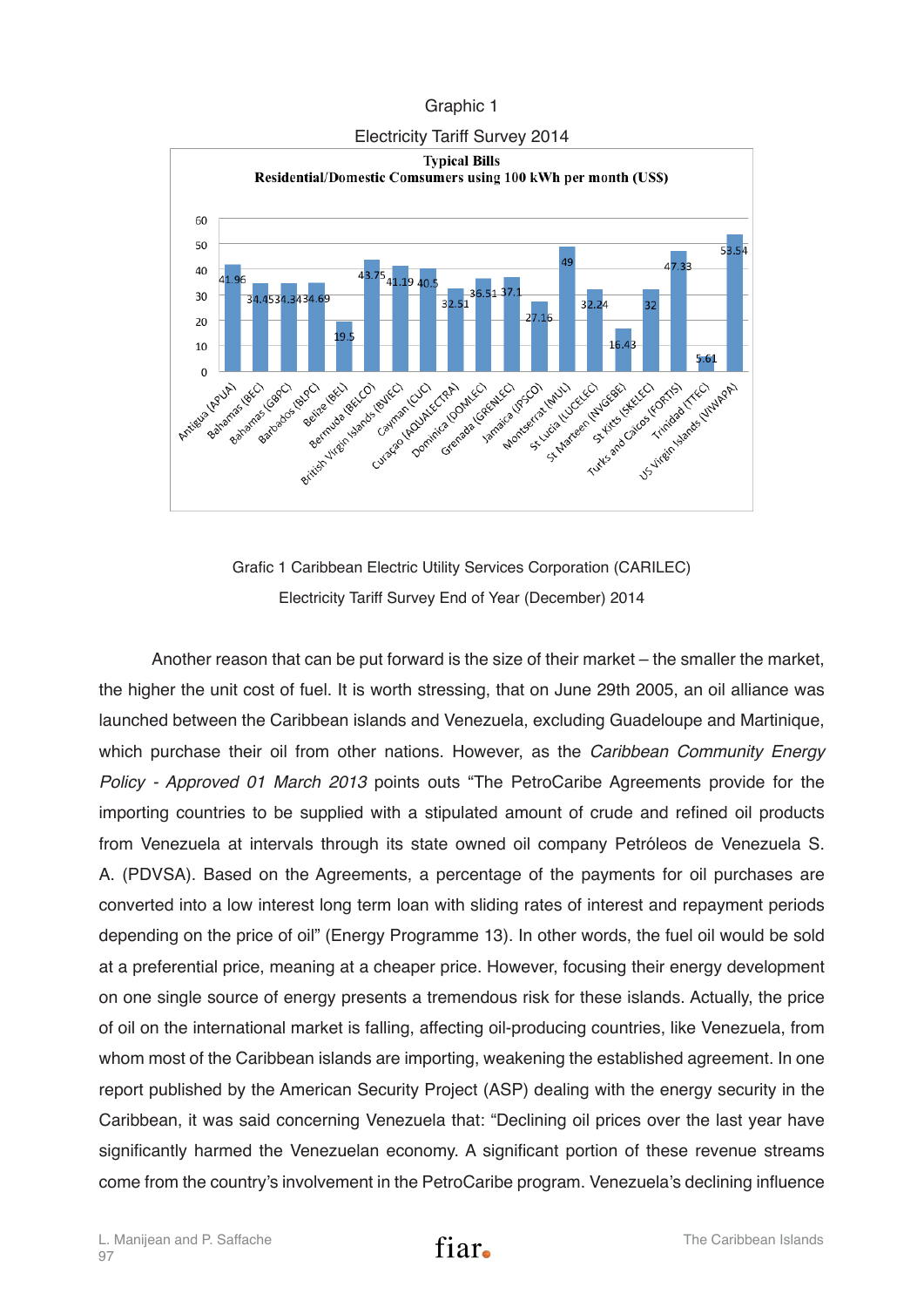in the region, presents potential problems for Caribbean energy security; it also creates a unique set of circumstances for the US to take the lead" (George 5). If the oil price decline continues, it will have an impact not only on the cost of importation, but also on the cost of production, as well as on the sale price of electricity. As a result, the economic situation of the Caribbean islands has been plagued by external and internal issues, hindering their economic and social development, undermining regional integration and competitiveness, creating difficulties in attracting foreign capital and creating a constraint for the citizens.

Furthermore, the Caribbean is undergoing societal changes. As the world's population increases, the demand in electricity will continue growing. This will lead to more fuel imports and financial difficulties. Therefore, the Caribbean islands must control their energy dependence on fuel import and oil products. According to the World Bank press release issued July 25, 2012 in Washington D.C, entitled *Central America/Caribbean Can Reduce Their Oil Dependency*: "Central American and Caribbean countries can reduce their oil dependency and shield themselves from high oil prices through a combination of renewable energy, energy efficiency programs and regional energy integration." Adding to these statements, Ede Ijjasz‐Vasquez, World Bank Director for Sustainable Development in the Latin America and Caribbean region said "we estimate that the implementation of a strategy that combines a more diversified power system, better energy efficiency in electricity production and use, and regional integration can significantly reduce Central America and the Caribbean's vulnerability to high and volatile oil price" (cited in World Bank). In effect, the Caribbean region has a great opportunity to counteract their dependence on diesel and heavy fuel oil by turning to renewable energy. The question to ask is: what are the impediments to this energy transition?

## **A Slow Energy Transition**

Some analysts point out that oil reserves are dwindling, yet still a complete independence from fossil fuels is not possible for now, despite the desire for cleaner energy. During the different international conferences on the climate, emphasis was put on the fight against global warming, goals to be achieved were avowed - developed countries committed themselves to limit the rise of the earth's temperature to less than 2 degrees Celsius, to reduce the emission of CO2 and to help developing countries turn to renewable energy. In this regard, now is the time to act against climate change, because the small islands, whether in the Pacific or in the Caribbean region, are the first to be concerned by rising sea levels, just one of the numerous effects of climate change, yet they are the countries emitting the fewest greenhouse gases (graphic 2).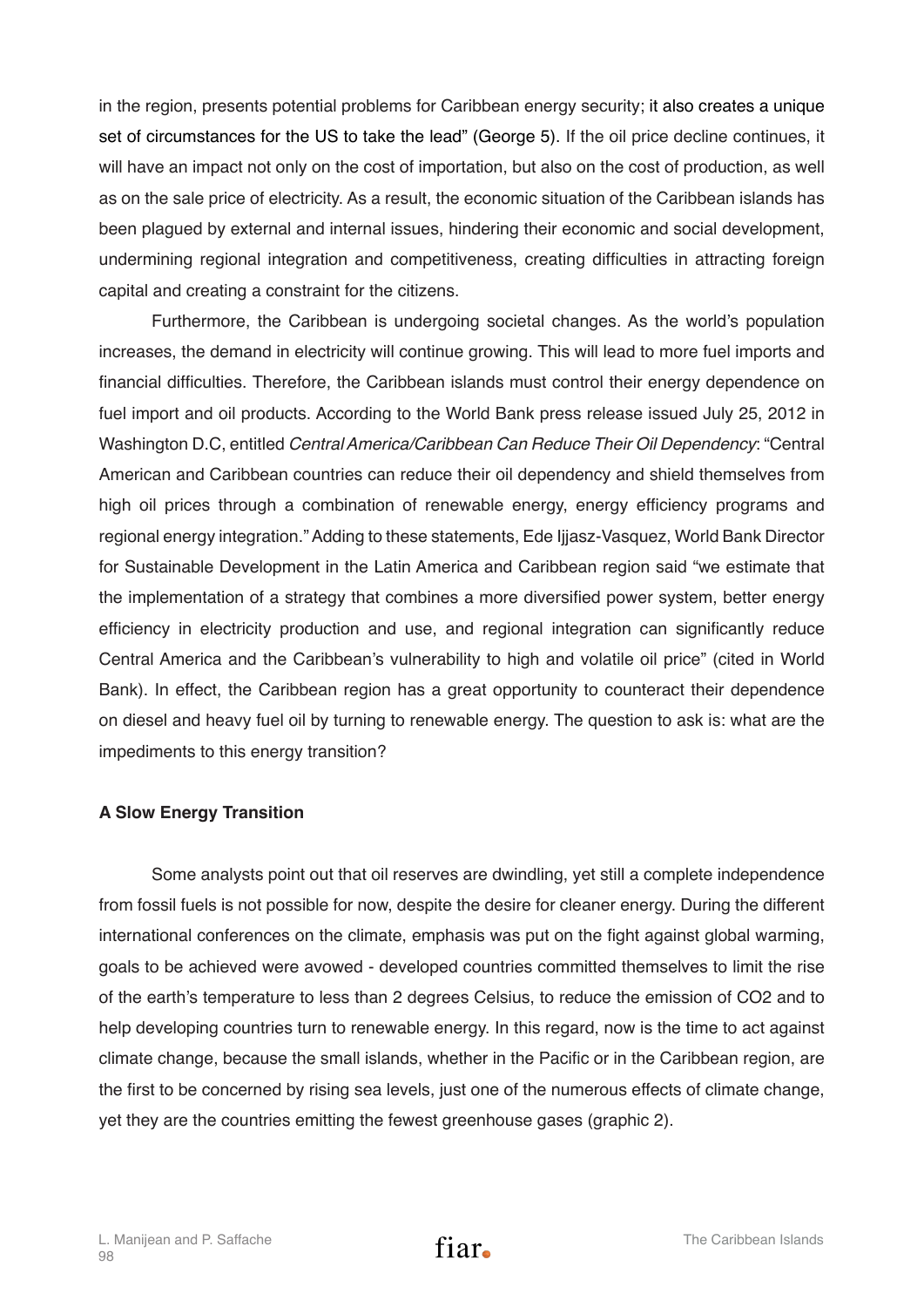#### Graphic 2



Graphic 2. Global Carbon Atlas. *Territorial Chart (MtCO2).* CO2 Emissions, 2017. Web.

Thus, aware of their vulnerability, some islands have been engaged in energy transition, while others are in a slow process of energy transition:

Guadeloupe is a French territory, and also part of the European Union and the Eurozone. It is located north of the Commonwealth of Dominica, and enjoys a tropical climate. Guadeloupe is made up of two islands, Grande Terre which is flat and limestone, and Basse-Terre which is mountainous and volcanic. Basse-Terre is dominated by La Soufrière, also called "the Old Lady," an active volcano located in the National Park in the town of Saint-Claude. These two islands are connected by bridges and viewed as a single island. Guadeloupe, just as the other Caribbean islands, is electrically isolated and remains heavily dependent on fossil fuels. The electric unity Electricité de France (EDF), the electric utility, transmits and distributes electricity on the island and operates a diesel power plant of 220 MW (edf.gp). Faced with climate change, France is committed to the process of energy transition and promoting an energy mix. To this end, EDF has made the development of renewable energy a priority (Table 1), with the aim of gradually reducing their dependence on fossil fuel.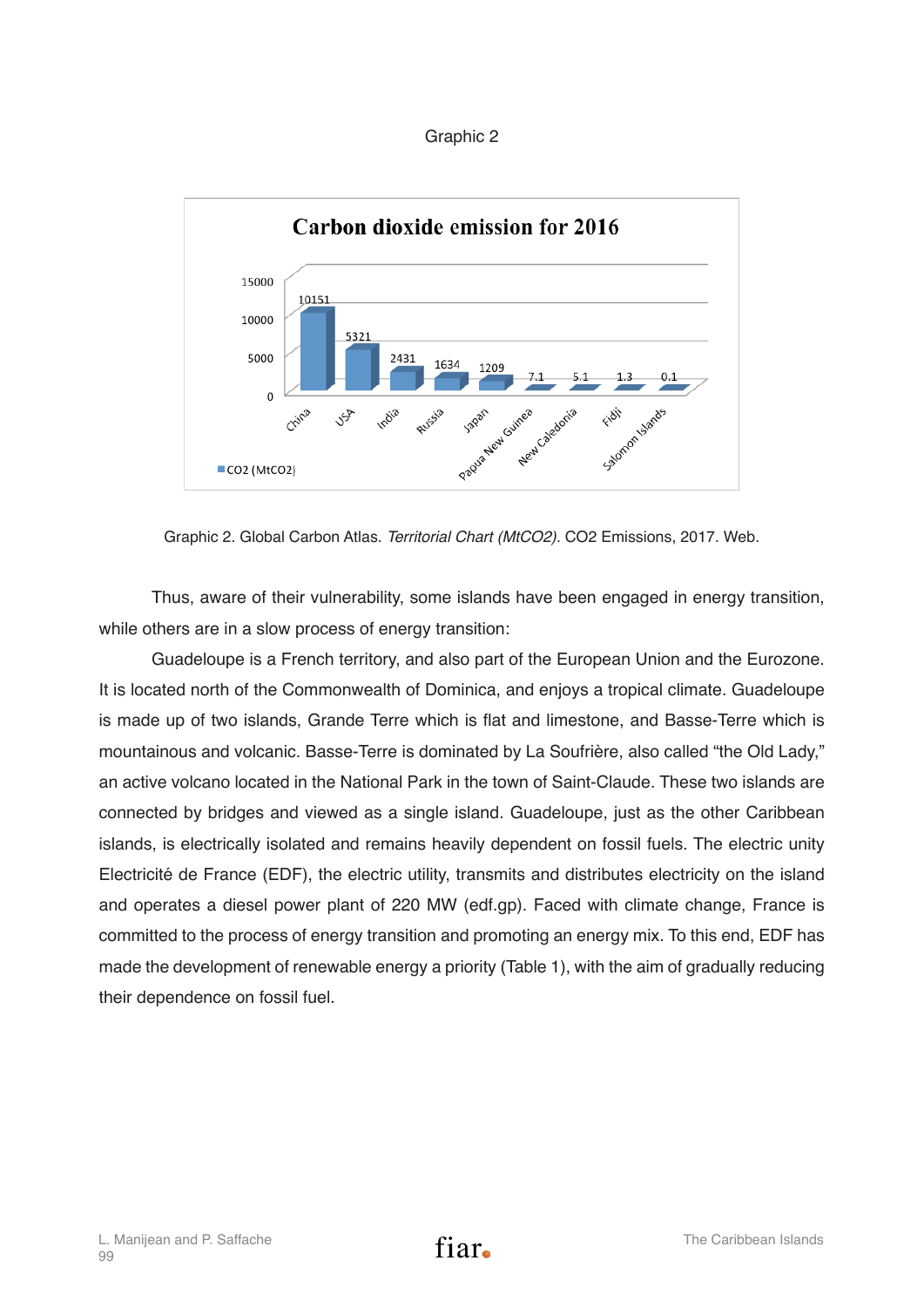| <b>Guadeloupe Energy Mix</b> |                      |  |
|------------------------------|----------------------|--|
| <b>Energy Type</b>           | Contribution $(\% )$ |  |
| <b>Bagasse</b>               | $3.2\%$              |  |
| Coal                         | 23.1%                |  |
| Geothermal                   | 4.7%                 |  |
| Hydroelectric                | 1.2%                 |  |
| Petroleum                    | 59.1%                |  |
| Solar                        | 5.8%                 |  |
| Wind                         | $3.0\%$              |  |

Table 1 Distribution of energy production

Table 1. Electricité de Fránce. *Mix énergétique 2015 en Guadeloupe*. Nos Energies, 2015. Web.

Guadeloupe is the first and only island that currently possesses a geothermal power plant, located in the town of Bouillante in the west of Basse-Terre. The first power plant was put into operation in 1986 and a second unit in 2005, bringing the capacity of the plant to 15 MW and representing 4, 7% of Guadeloupe's electricity generation. Moreover, a project to expand the plant is under consideration. The Bouillante geothermal power plant was operated by EDF and the Bureau de Recherché Géologiques et Minières (BRGM), a French governmental geological survey company. However, due to financial difficulties, 85% of the company shares were acquired by Ormat Technologies Inc. (Ormat), a world leader in the geothermal sector engaged in many geothermal projects worldwide. The inflow of foreign capital will help to renovate the plant in order to increase its capacity. Ormat's aim is to attain a total of 45 MW by 2021, which would represent 15% of the electricity needs of Guadeloupe. Compared to the rest of the Caribbean islands, the energy transition is underway in Guadeloupe, although there is much to do in order to transition away from fossil fuel. Nevertheless, Guadeloupe is not the only island engaged in this energy transition. Others are following this path as well.

Dominica is a former British colony located between Guadeloupe to the north and Martinique to the south. The island is crossed from north to south by a chain of mountains, many of which are volcanic. The Boiling Lake, the second largest lake of its kind in the world after Frying Pan Lake in New Zealand, is situated in Morne Trois Pitons National Park. There is also a three-peak volcano, bearing the same name as the park, and the Valley of Desolation, an area of "steaming vents, geysers, hot water, rivers and cascades, boiling grey mud and a crust of sulphur-stained rock" and other natural attractions (Crask 114). Studies were conducted in the Roseau Valley in order to confirm the geothermal potential of this part of Dominica, and it appears to far exceed the island's own energy demands offering the potential to export a valuable product in the form of electricity. Dominica Electricity Services (DOMLEC) mainly uses two types of energy, hydropower

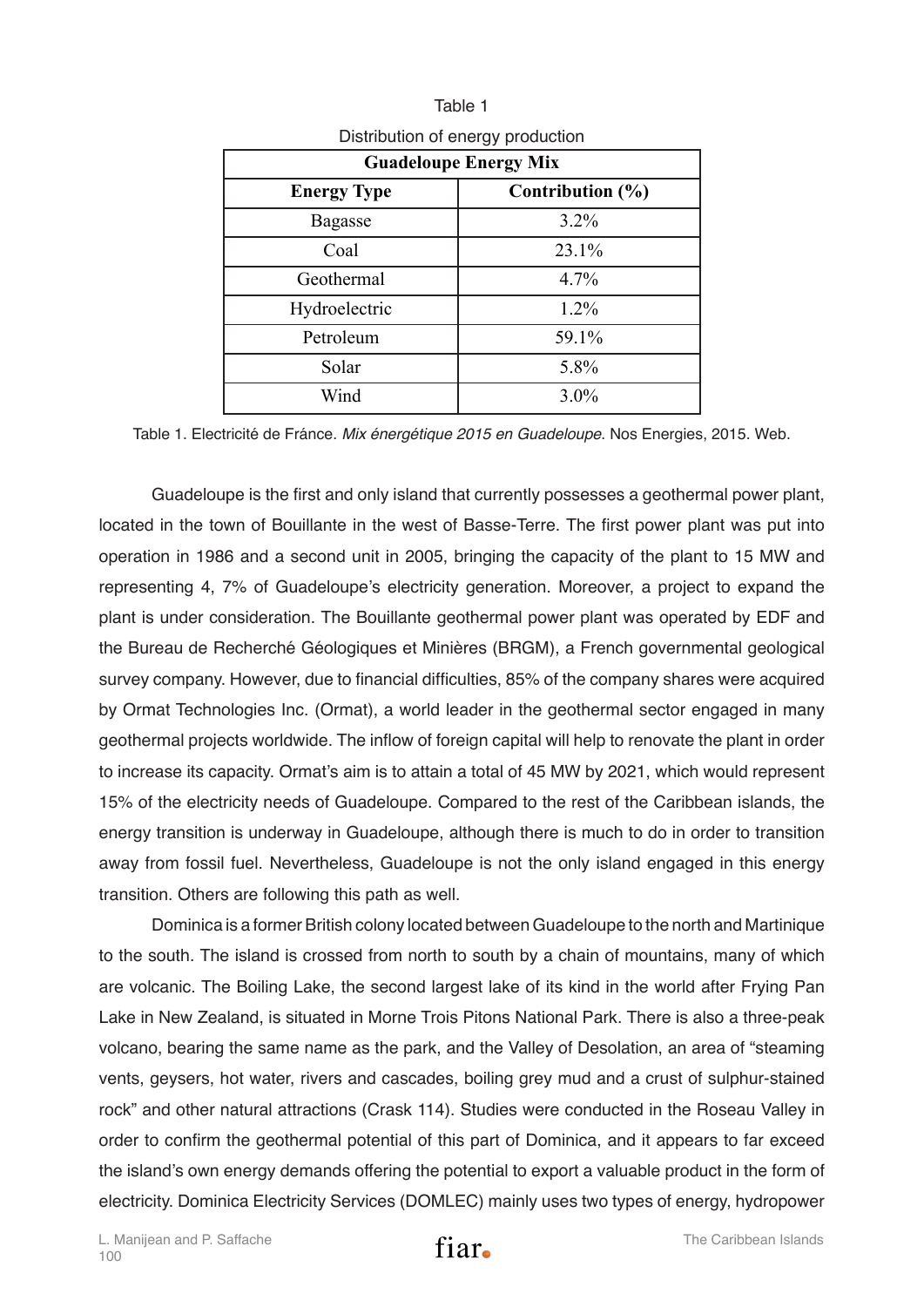and diesel. Other forms of energy are used, but are underdeveloped (Table 2).

| Distribution of energy production |                |  |
|-----------------------------------|----------------|--|
| <b>Dominica Energy Mix</b>        |                |  |
| <b>Energy type</b>                | Contribution % |  |
| Wind                              | $1\%$          |  |
| Solar                             | 0.25%          |  |
| Hydro                             | 27.4%          |  |
| Diesel                            | 71.4%          |  |

| C<br>e ser |  |
|------------|--|

Table 2. National Renewable Energy Laboratory (NREL).

"Energy Snapshot – Dominica." Energy Transition Initiative: Islands, March 2015. Web.

Decades ago, hydropower was widely used in Dominica. As a matter of fact "the first two hydro-turbines were introduced in 1952 to generate electricity in Roseau. These two generators, located at Trafalgar, have a capacity of 320 kW each…in 1967 the second hydropower station was commissioned at Padu on the Roseau River downstream from Trafalgar" (The Caribbean Conservation Association 111). However, with the growth of the population and an increased demand of electricity, Domlec (Dominica Electricity Services) has relied on diesel fuel in order to satisfy the electricity needs of its customers. As a result, since 1984 the quantity of fuel used yearly has tripled. In "1978 almost 90% of total demand was met through hydro" (The Caribbean Conservation Association 116). Today, though diesel fuel is the primary source for electricity generation, hydropower is still being used, accounting for approximately 30% of the total electricity generated.

Recently, exploratory drilling has been carried out to confirm the quantity and quality of the geothermal resource with an aim to build a small power plant that will generate 10-15 MW and to ensure energy independence in Dominica. A large power plant of 100 MW, for electricity export to Guadeloupe and Martinique via submarine cable, forms part of the long-term plans. Following the passage of Tropical Storm Erika, the project had to be suspended due to damage to the road infrastructure, among other reasons. While Dominica was still recovering from the devastation of Tropical Storm Erika, two years after hurricane Maria, a category 5 hurricane severely damaged the island and seemingly jeopardized the geothermal project's progress. However, the government is determined to complete the project, Dr. Collin McIntyre highlights that "the project is moving forward … it's not at a standstill" and added that "the project is on. We will continue to sensitize as we move on so let's embrace it because it is for us, and it's clean energy and the world is headed towards clean energy. We do not produce fossil fuels in Dominica" (thinkgeoenergy.com)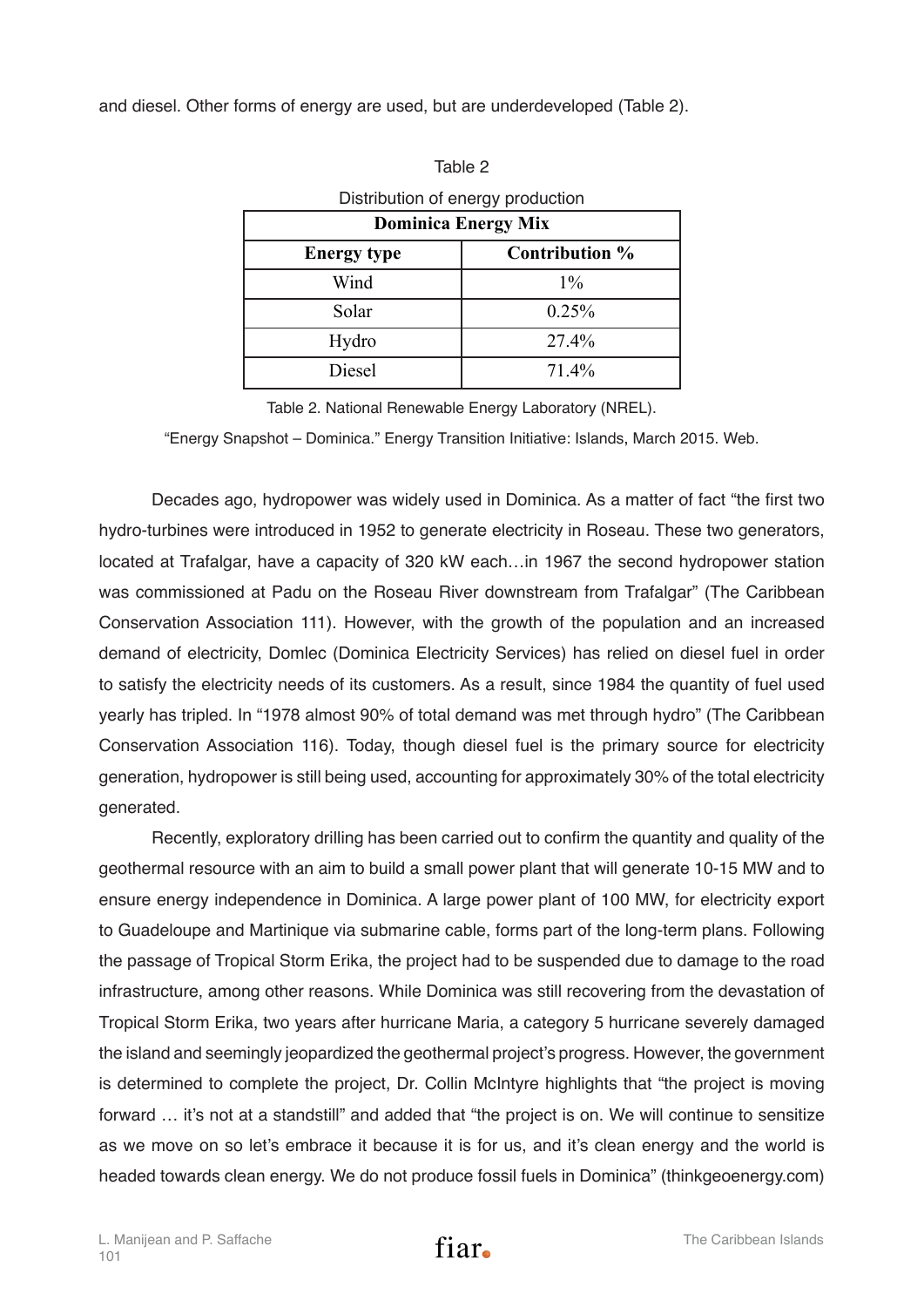Therefore, we will hopefully see the construction of a 7 MW geothermal plant in Laudat, as a production well, and probably a reinjection well in Wotten waven and other selected sites by 2019.

Realization of the project will make possible an interconnection between three islands, a first in the Caribbean region. As stated in the report *Caribbean Regional Electricity Supply Options: Toward Greater Security, Renewable and Resilience for the Region*, "Electricity interconnections can also unlock the potential of various large-scale renewable energy resources in the Caribbean. Through interconnections with other islands..., there is the possibility of gaining access to the needed markets in order to transform these investments into viable option" (Gerner and Hansen xi). Indeed, interconnection offers numerous opportunities to the Caribbean islands.

For instance, the island of Leyte located in the Philippines archipelago is known for its geothermal power plants. Owing to its geothermal potential, two interconnection projects were implemented in Leyte. The first project was a submarine interconnection between the islands of Leyte and Cebu. The second project connected Leyte and Luzon. The aim of these two projects is "to meet the rapidly increasing demand for electricity in Cebu and Luzon" (Dolor 7). Other interconnection projects have been implemented in other parts of the world. For example, in Europe, there are electricity transmission connections linking Finland with Estonia via submarine cable. The objectives of these interconnections are to "improving power system security and enabling power market integration in the Baltic region" (Pidlisna 39). Europe's target is to increase electricity interconnection for unification of the European electricity market establishing a common electricity price zone. Thus, a similar interconnection can help Dominica to increase its market size, strengthen existing interregional links, to supply the needs for electricity, decrease its dependence on fossil fuel, lessening the effect of fluctuations in the price of oil, to better develop the inter-island energy trade, and improve or strengthen intraregional cooperation.

Saint Kitts and Nevis, like Dominica, was colonized by the British Empire. They are two separate volcanic islands, forming a federal state. Saint Kitts and Nevis is located northwest of Guadeloupe, and enjoys a hot and humid tropical climate. Both islands are characterized by a volcanic mountain chain located at their centers. Saint Kitts and Nevis is heavily dependent on fossil fuels for electricity generation and is confronted with the fluctuations in the price of oil faced by the rest of the Caribbean islands. As highlighted in (Table 3), diesel fuel holds the first place in energy production there, whereas wind and solar energy are relatively under-developed. Similar to Guadeloupe and Dominica, these two islands have geothermal potential. Exploratory wells on Nevis have verified the presence of a geothermal resource.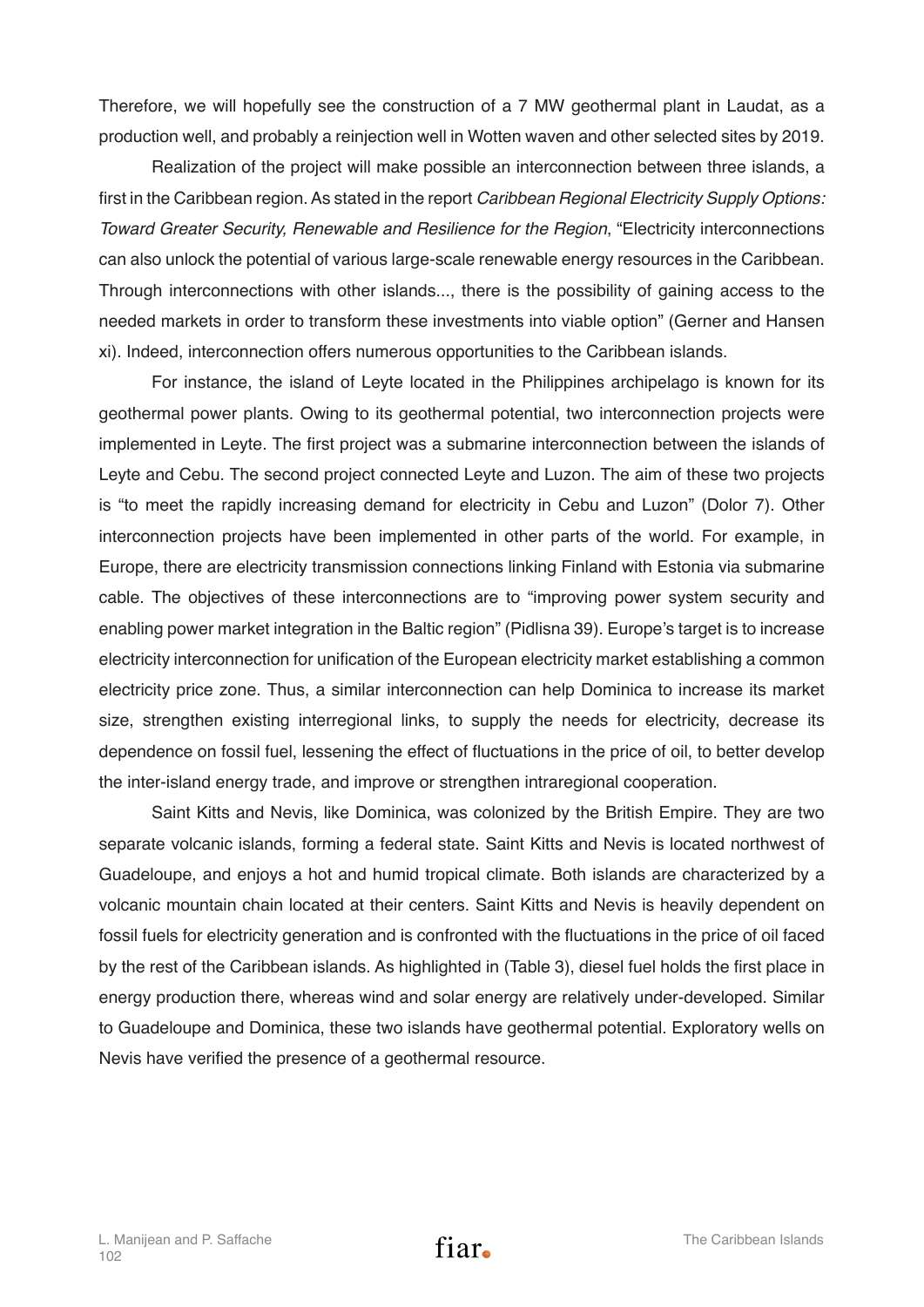| Distribution of energy production       |                |  |
|-----------------------------------------|----------------|--|
| <b>Saint Kitts and Nevis Energy Mix</b> |                |  |
| <b>Energy type</b>                      | Contribution % |  |
| Wind                                    | $4\%$          |  |
| Solar                                   | 1.77%          |  |
| Diesel                                  | 94.33%         |  |

|                                   | Table 3 |  |
|-----------------------------------|---------|--|
| Distribution of energy production |         |  |

Table 3. National Renewable Energy Laboratory (NREL).

"Energy Snapshot – St. Kitts and Nevis." Energy Transition Initiative: Islands, March 2015. Web.

In this regard, Nevis was among the first islands showing a keen interest in geothermal energy. A license was granted to West Indies Power Company to explore the geothermal resource on the islands. This same company was given a license for exploration works in Dominica and Saba, but they did not complete any exploration. The goal of the project was to ensure energy independence for Nevis, and export electricity by a submarine cable to the island of Saint Kitts. However, the company failed to honor its commitments because of financial difficulties. Therefore, the Nevisian geothermal project was suspended until the license was awarded to another contractor. Despite the hurdles that have hindered the progress of the project, in 2015 the geothermal project in Nevis was revived with the arrival of a new purchaser, Nevis Renewable Energy International (NREI), an associate of Texas-based Thermal Energy Partners LLC. (TEP) ( Caribbean Now!). Since then, the project has made a significant move. In December 2017 the exploratory drilling process was underway with plans for the production well drilling early in 2018. Their aim is not only to build a power plant that will produce 9-10 MW of electricity for the local market, and commercialize power to others islands, like Saint Kitts. It is also to make Nevis, as indicated by Nevis Deputy Premier Mark Brantley, a "clean, green fossil fuel free island" (Washington).

At the same time, the island of Saint Kitts, which is also interested in geothermal energy, has signed an exploration agreement with Teranov, a French engineering and services company for new and renewable energy established in Guadeloupe ("Feasibility study"). From all this, it shows that both Saint Kitts and Nevis have the same goal, to generate clean energy , lower the cost of electricity, supply the needs of their population, and depend less on diesel fuel. Nevis, like Dominica, has the capacity of exporting electricity to other islands due to the quantity of resource it possess. These three islands we just examined are well advanced in their respective projects, and plan to build their power plant in the near future. However, French geothermal developer Teranov has received the exploratory license by the Executive Councils of the islands of Saba and of St Eustatius, in order to assess their geothermal potential (Richter).

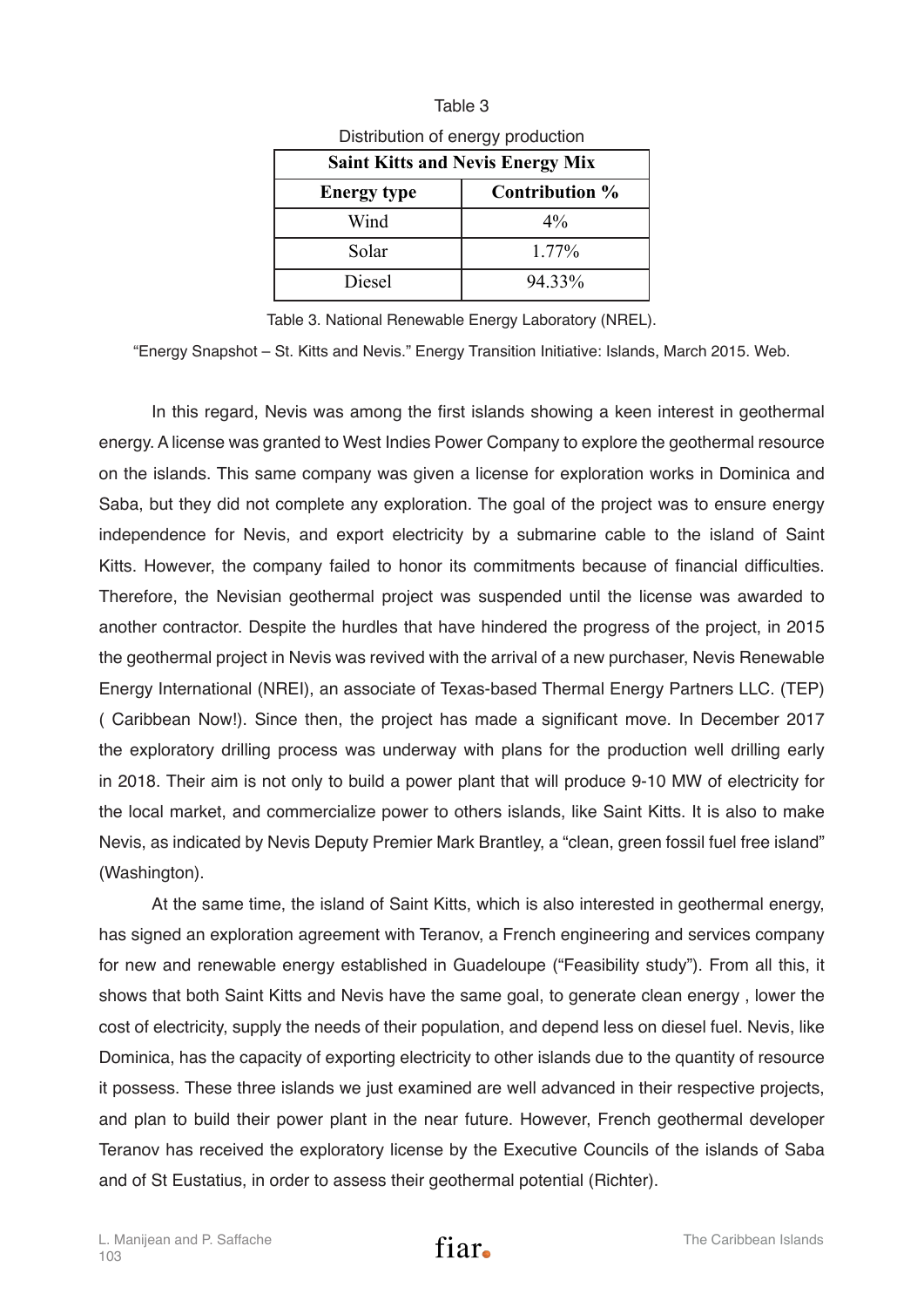Saint Vincent and the Grenadines is a former British colony located between Saint Lucia to the north and Grenada to the south. Like the aforementioned islands, Saint Vincent is a volcanic island and is highly dependent on fossil fuels. VINLEC (St Vincent Electricity Services Ltd) is the only licensed utility company to produce, transmit, and distribute electricity in Saint Vincent and the Grenadines, including some dependencies. The other small islands are supplied by privately owned electricity systems. Two methods are used to produce electricity, fossil fuel and hydropower (Table 4). The high percentage of petroleum used highlights their dependence on fossil fuel.

| Table 4                                             |                |  |
|-----------------------------------------------------|----------------|--|
| Distribution of energy production                   |                |  |
| <b>Saint Vincent and Grenadines Energy Mix 2011</b> |                |  |
|                                                     |                |  |
| <b>Energy type</b>                                  | Contribution % |  |
| Petroleum                                           | 78%            |  |

Table 3. National Renewable Energy Laboratory (NREL).

"Energy Snapshot – Saint Vincent and The Grenadines." Energy Transition Initiative: Islands, August 2015.

Web.

Like many of the other volcanic islands, Saint Vincent and the Grenadines has embarked on the development of geothermal energy. To successfully carry out its project, the government of Saint Vincent and the Grenadines has formed a partnership with the Icelandic firm Reykjavik Geothermal Ltd, which is experienced in geothermal development, Emera, a Scotia company, and assistance from the international community (Chance). With the St Vincent Geothermal Project on track to start-up in 2018, Peter Williams said "the aim of the project is to bring stable pricing and a lower cost to energy consumers" ("St. Vincent Geothermal project"). If the project is a success, Saint Vincent and the Grenadines will have a geothermal power plant with a capacity of 10-15MW to supply the local market.

The four islands that were examined are pursuing the same objective, taking full advantage of their natural resources, particularly geothermal energy so as to promote clean energy and, at the same time, be on the path to energy independency. However, the road leading to this process requires profound changes in the energy system. This means giving more emphasis to renewable energy. It involves social, economic, and behavioral changes both individually and collectively, as well as adopting the concept of sustainable development. The energy transition is a slow and lengthy process that must accommodate countries and territories. Although the Caribbean politicians acknowledge that the price of electricity is very high, the development of geothermal energy in the region can help to reduce not only the electricity rate, but also their dependence on

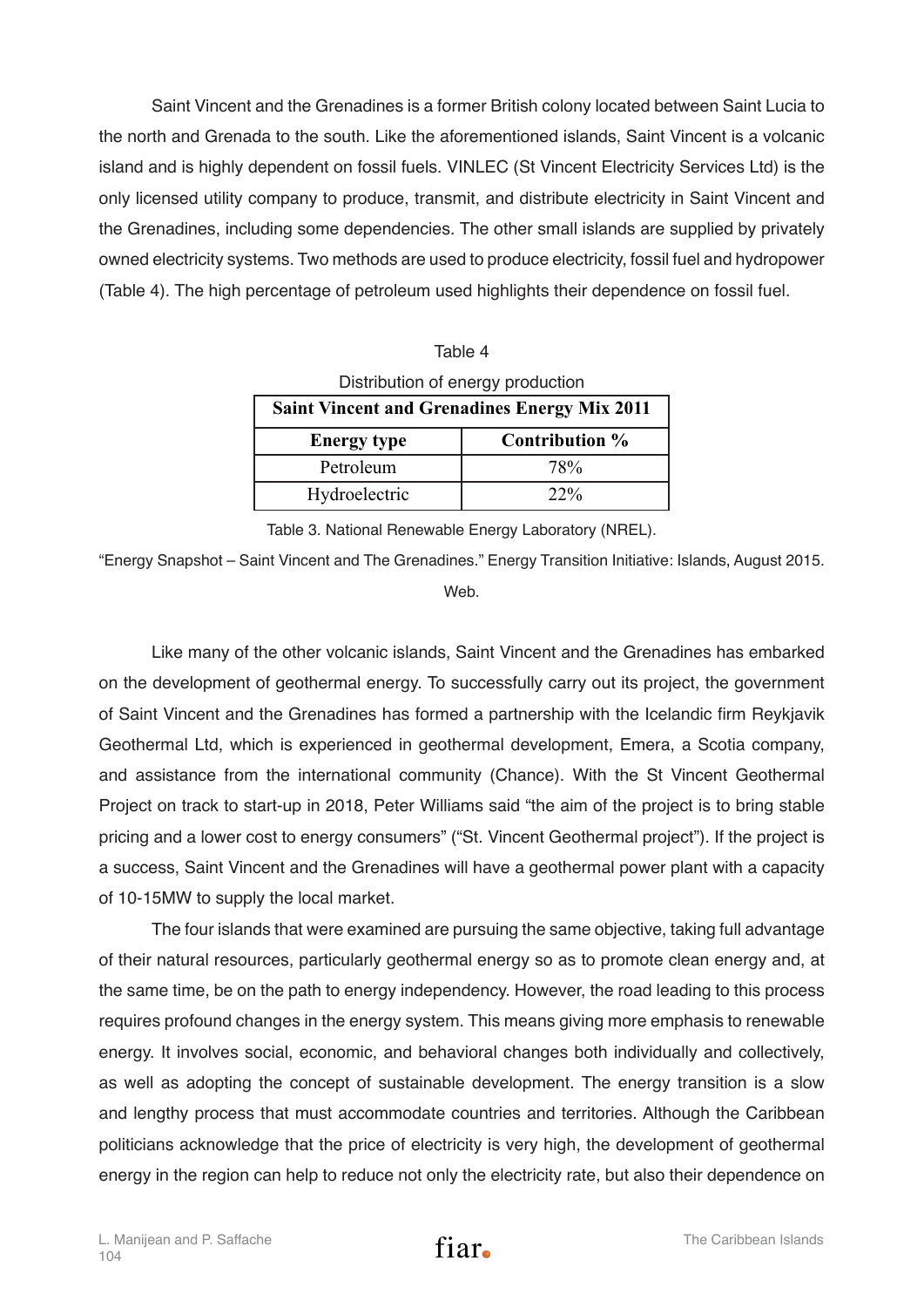fossil fuel. The question to ask is "what are the impediments to rapid energy transition, from oil to geothermal?"

The Caribbean region is composed of 38 islands, each with a different status. Some are independent and, others are not independent. Nevertheless, they all share the same colonial past, which has left many footprints. In addition, when we closely observe the Caribbean, there are infrastructural disparities and a disproportionate distribution of natural resources. Indeed, among the four islands that were analyzed, Dominica appears to have the largest geothermal resource. However, in the energy mix Guadeloupe has a long lead over the islands, which makes it a model in the energy field to the other islands. Due to its dependent political status on the state of France, Guadeloupe is engaged in the energy transition in developing projects based on renewable energy.

However, for others the road to energy transition will be a slow and a lengthy process that should accommodate the countries. Energy transition requires profound changes in the energy system, which means giving more emphasis to renewable energy. Therefore, the implementation of projects related to the environment is mostly financed with European funds by European governments. With this aid, Guadeloupe was able to develop its energy mix.

Others do not have these opportunities. Such is the case for Dominica, Saint Kitts and Nevis, Saint Vincent and the Grenadines. These are all independent islands. In contrast to the Guadeloupe, these islands are poorly developed, and in addition do not have the financial means to develop large-scale projects despite their potential in geothermal energy. Several reasons explain why geothermal energy is undeveloped. For instance, the islands face challenges: in particular the high upfront cost for exploration and uncertainty of finding a geothermal resource. Indeed, the development of geothermal can be a risky investment because proving the existence of the geothermal resource requires high upfront capital expenditure. Furthermore, the demand in electricity for Dominica, Saint Kitts and Nevis, Saint Vincent and the Grenadines are low compared to other markets, which, proportionally increases the drilling costs and makes it more important to be successful with early drilling. Also the total project costs become higher on a per megawatt basis than a larger project. The poor financial standing of some of the governments makes it harder to invest, or investors want a higher return on the investment, by switching to geothermal as a base load you take generation away from the utility, which means that they are less financially viable as a business. It is important to keep the utility viable as they are invested in by national insurance scheme, city councils and other local parties. These islands have a small size market, unlike Guadeloupe whose market is bigger and can generate more electricity for a larger proportion per person.

Nevertheless, on November 20, 2017 at a meeting held in New York in the presence of the President of Caribbean Development Bank, Dr. Warren Smith, European Commissioner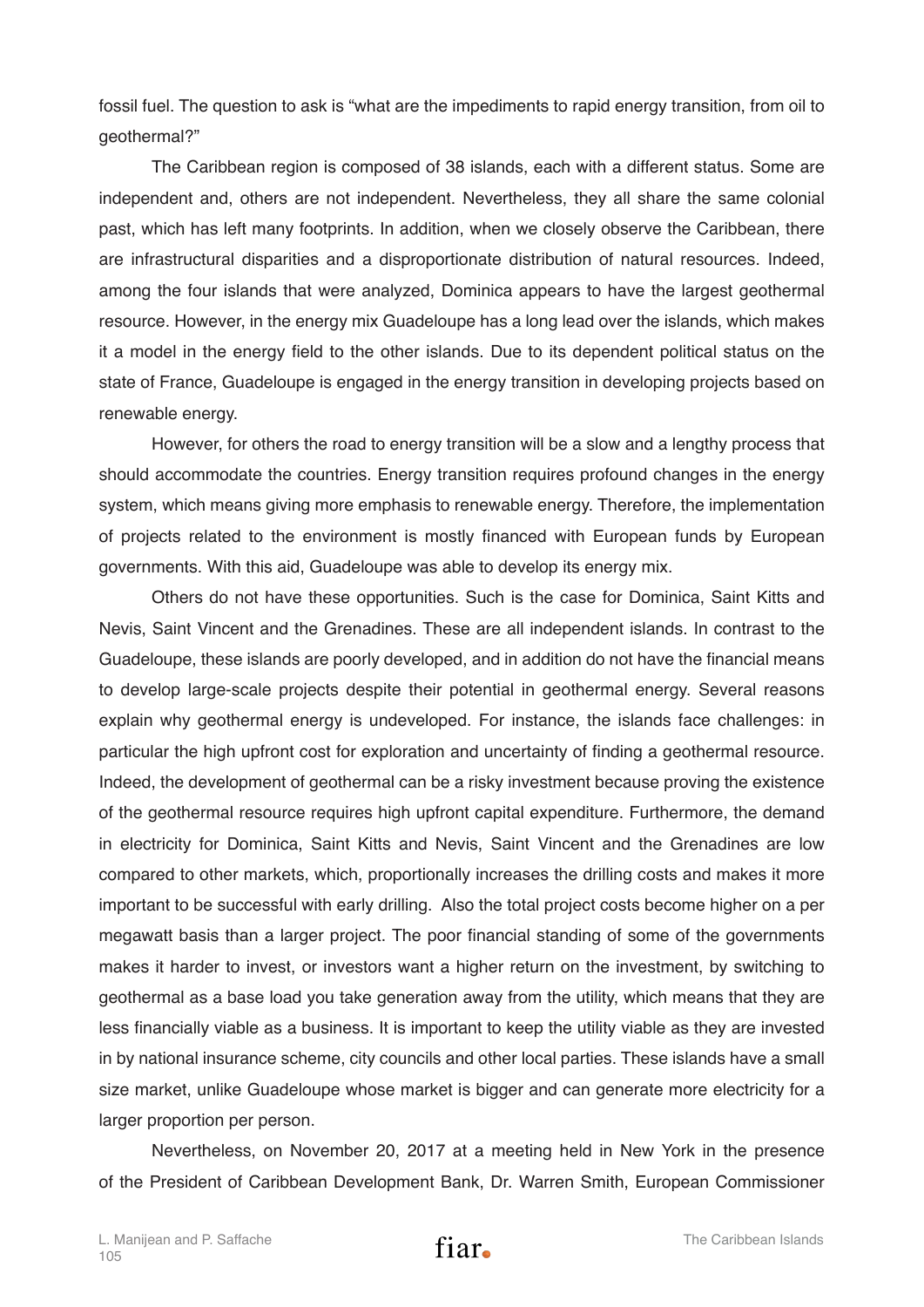for International Cooperation and Development, Neven Mimica announced a European financial contribution to geothermal energy development in Dominica, Saint Kitts and Nevis, Saint Vincent and the Grenadines, Saint Lucia and Grenada. He said that "this funding will add momentum to our ongoing efforts to transform the energy sector in the region, and support our borrowing member countries in harnessing their renewable energy resources" ("The European Union"). This financial supposition represents a real boost to their desire, and not only to embrace energetic transition.

It is worth noting that to carry out energy transition, it is important to have environmental laws in order to know the principles and uses of geothermal energy. Guadeloupe has been under French governance and applies environmental laws enacted by France and Europe. The English speaking islands with geothermal resources have implemented geothermal regulation, which is necessary as the geothermal project develops. Therefore, the renewable energy sector and particularly that of geothermal energy is something new for them.

## **Conclusion**

In conclusion, Guadeloupe, Dominica, Saint Kitts and Nevis, and Saint Vincent and the Grenadines, are all heavily dependent on fossil fuel to generate electricity to satisfy the needs of their citizens. However, the use of fossil fuel contributes to the emission of CO2 in the atmosphere causing greater impacts on global warming and the environment. After hearing the call of different scientists, who point out the need to act against the effects of climatic changes, political leaders have decided to turn to clean and renewable energy and to enter into the phase of energy transition. Though this transition is important for the planet and the human race, it is difficult to put in place in certain parts of the world, especially in the Caribbean. Indeed, in the Caribbean region, there is inequality that hampers the economic development and growth of the islands. The main reasons to explain the slow pace of the process to energy transition include lack of financial means, the risk of not successfully locating the geothermal resource, and attracting investment capital. However, for some years geothermal development projects have been underway in the Caribbean, improving the awareness of the politicians and their desire to take full advantage of that resource in the hope of reducing electricity rates and producing green energy so as to fight against global warming. Furthermore, the fluctuation of the oil prices presents a big issue for the Caribbean islands. We can say that the energetic transition in Caribbean region is on the way, but the process will be long and much remains to be done in order to attain the objectives set during the COP 21. Yet, the withdrawal of the United States from the Paris Climate Agreement could have serious environmental consequences. In addition, signatory countries may find it difficult to maintain their commitments made at COP21 and honor their financial support for developing

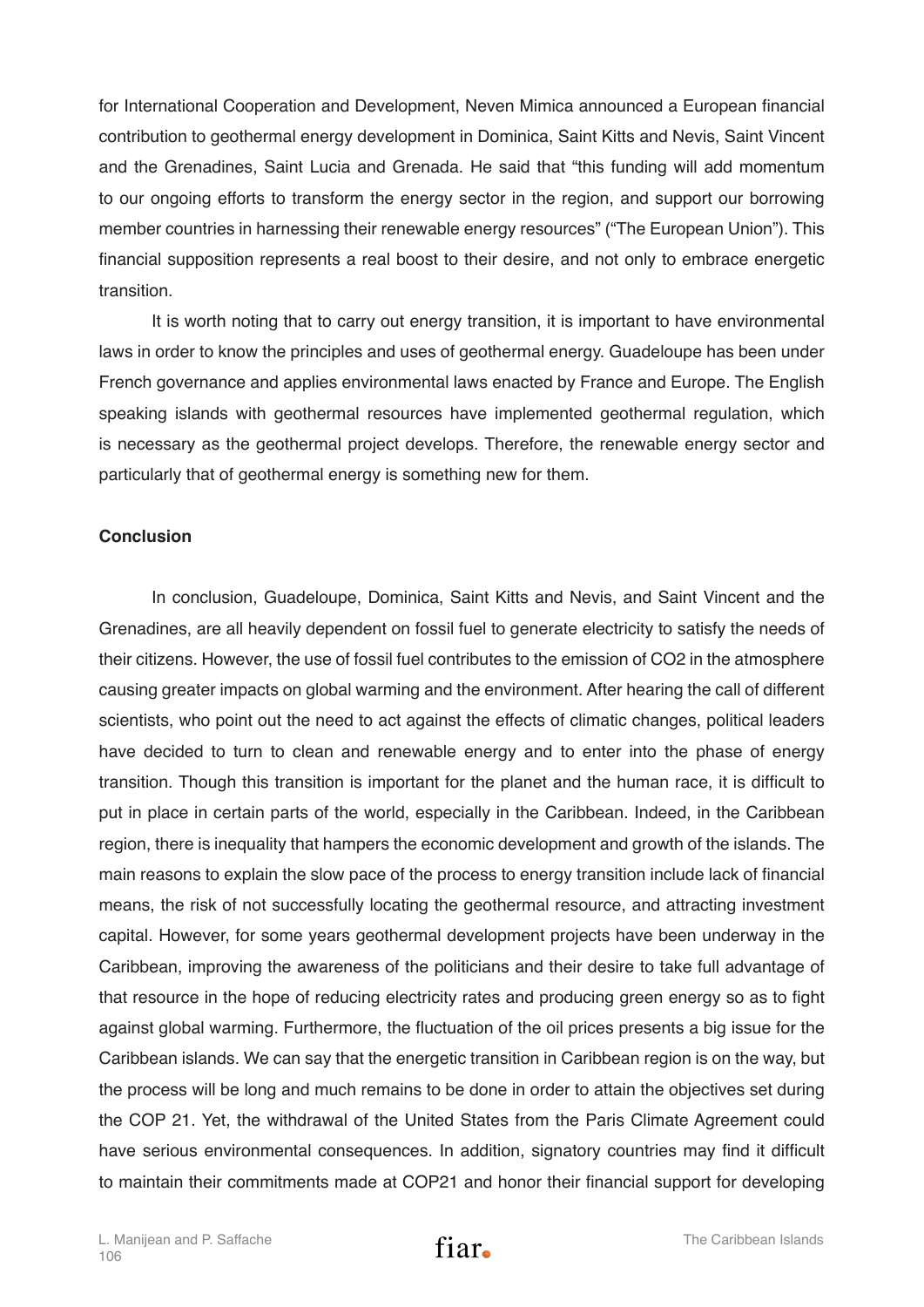countries, hindering energy transition to renewable energy sources. As a matter of fact, we are hoping that despite the withdrawal of the United States from the Paris Agreement that efforts will be made to continue promoting geothermal energy, and help countries engaged in this path.

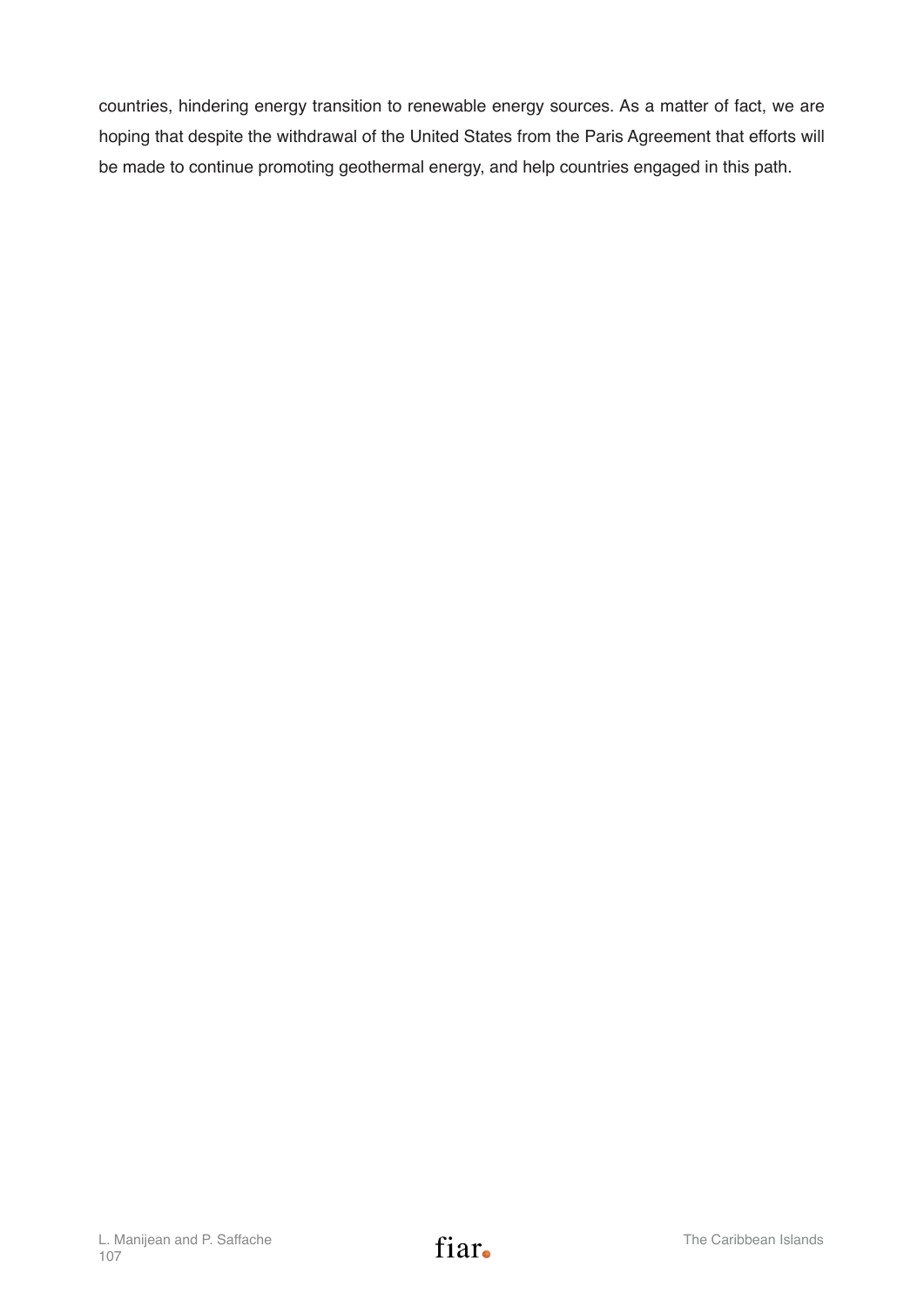## **Endnotes**

[1] Deriving nearly 90% of its primary energy resources from oil (Arent Doug et al 1).

[2] With 83% of electrical production based on fuel oil, the price of electricity in Hawaii is also more than twice the U.S. average (Arent Doug et al 1).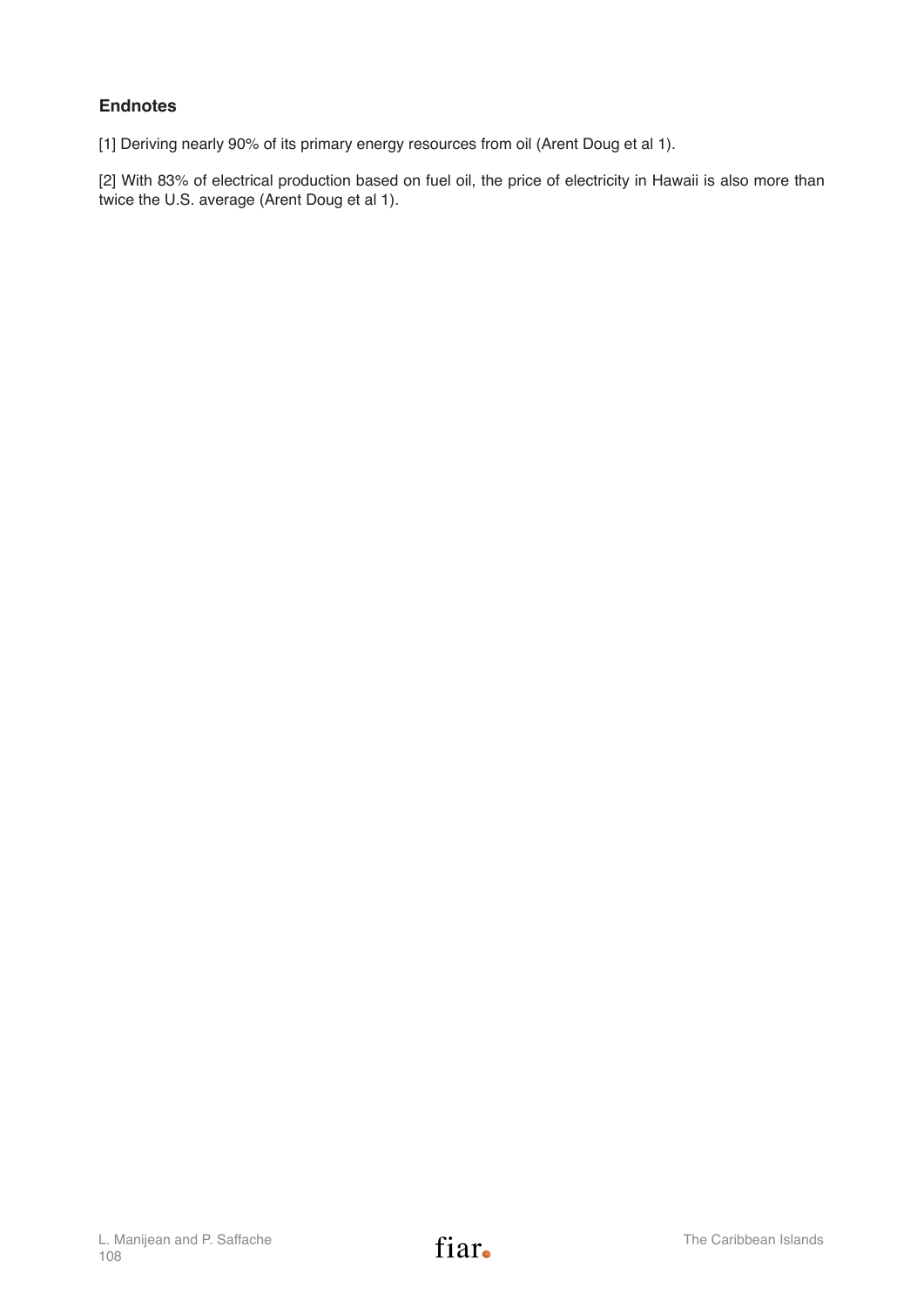## **Works Cited**

- Arent, Doug et al. "The Potential of Renewable Energy to Reduce the Dependence of the State of Hawaii on Oil." *Proceedings of the 42nd Hawaii International Conference on System*  Sciences, System Sciences (HICSS '09), 2009. 1-11. Web.
- Chance, Kenton X, "St. Vincent Embarks on Renewable Energy Path." *Inter Press Service*. 8 October 2016. Web.
- Crask, Paul. *Dominica, 2nd edition.* Bradt, 2011. Print.
- Dolor, Francis M. "Ownership, Financing and Licensing of geothermal projects in the Philippines." *Workshop for Decision Makers on Geothermal Projects in Central America by UNU-GTP and LaGeo, San Salvador, El Salvador, 26 November - 2 December 2006.* Orkustofnun, 2009. Web.
- Energy Programme. *Caribbean Community Energy Policy Approved (1 March 2013).* Georgetown: Caribbean Community Secretariat, 2014. Web.
- "Feasibility study confirms geothermal potential of St. Kitts". *Business View Caribbean*. April 18, 2017. Web.
- George, William. *Energy Security in the Caribbean: Unique Challenges*. Washington D.C.: American Security Project (ASP), 2015. Web.
- Gerner, Franz, and Megan Hansen. *Caribbean Regional Electricity Supply Options: Toward Greater Security, renewable and Resilience for the Region*. Washington D.C.: World Bank, 2011. Web.
- "Government to Establish Geothermal Plant by 2019." *CBN4*. 9 June 2017. Web.
- "Nevis geothermal power purchase agreement signed." *Caribbean news now*!, 27 November 2015. (Web)
- O'Halloran, Parker. "Hopes to see geothermal plant built by 2019 in Dominica, Caribbean." *ThinkGeoEnergy*, 13 June 2017. Web.
- Ormat Technologies, Inc. "Ormat to Acquire Geothermal Power Plant in the Island of Guadeloup." *Nasdaq.* N.p., 7 Dec. 2016. Web.
- Pidlisna, Yuliya. "Opportunities and Challenges for Interconnection Investment in Europe: Case Example of Estlink HVDC Power Cable between Estonia and Finland." *IAEE Energy Forum*. 4th Quarter (2014). 39 - 42. Web.
- Richter, Alexander. "French developer receives geothermal licenses on two islands in the Caribbean". *ThinkGeoEnergy*. 31 January 2018. Web.
- The Caribbean Conservation Association. Dominica Country Environmental Profile. St. Michael: The Association, April 1991. Web.
- "The European Union supporting renewable energy in the Eastern Caribbean through geothermal energy." *European External Action Service - EEAS*, 21 November 2017. Web.